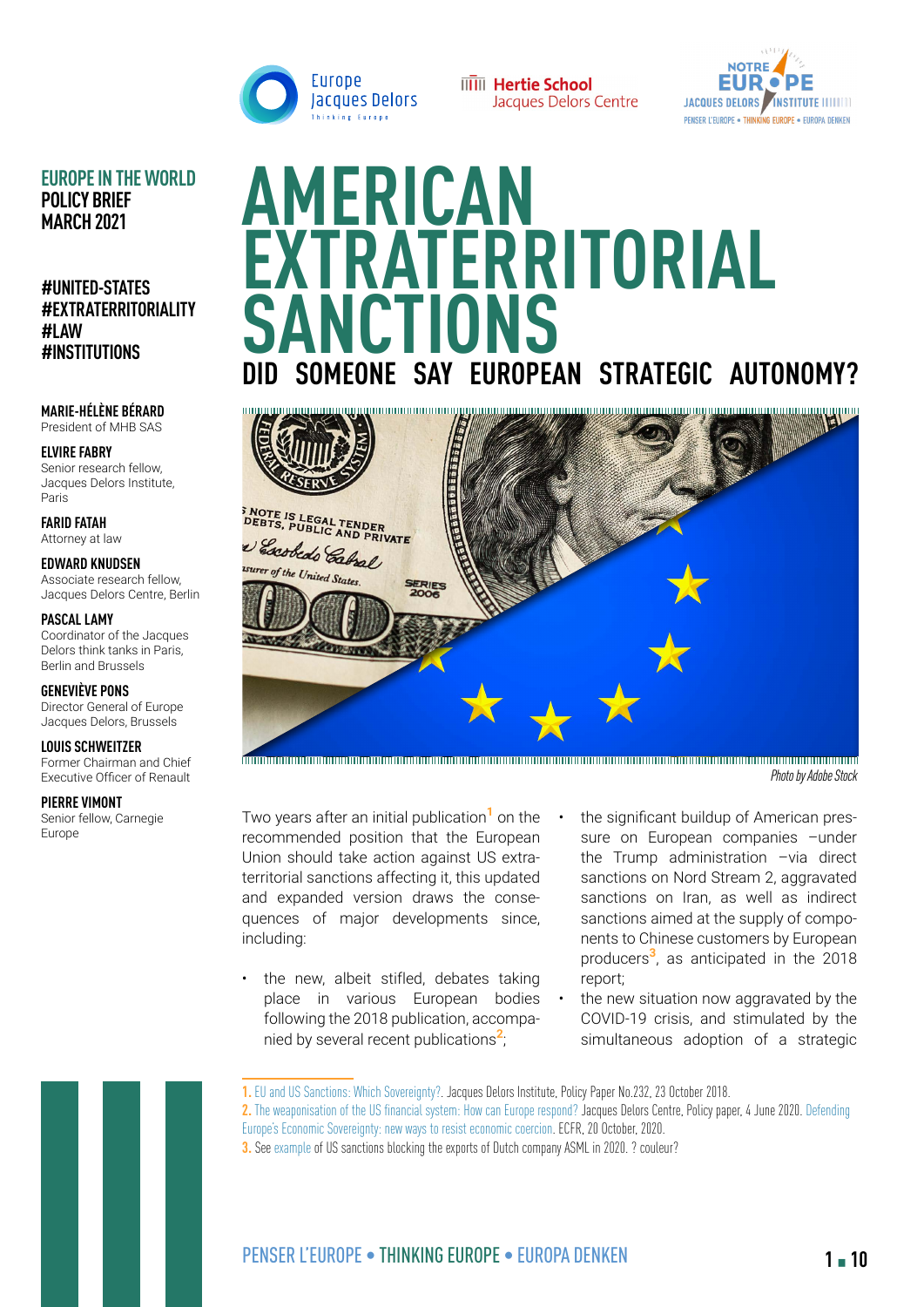



autonomy concept by various European institutions;

- the novel reflections underway in various European capitals, to which the Jacques Delors Institute (Paris), the Jacques Delors Centre (Berlin) and Europe Jacques Delors (Brussels) are contributing, hence this extended list of co-authors;
- the protective measures announced on 8 January, 2021 by the People's Republic of China against the "Unjustified Extraterritorial Application of Foreign Legislation"**4**; and
- the recent statments published by the European institutions themselves, in particular the Parliament, the Commission and the Council joint statement of 28 October 2020 regarding a legal process aimed to neutralise or deter foreign countries from using sanctions; the European Commission's Communication of 19 January 2021 on the resilience of the European economic and financial system**5** and the Inception Impact Assessment of last 17 February to deter and counteract coercive actions by third countries.

▪ ▪ ▪

Of the lessons to be learned from these developments and the debates that accompany them, four temptations should be avoided as they would leave to dead-ends:

The first would be to wait, thinking that the Biden administration will be more accommodating than the previous team. To do so would ignore the steadfast choice the United States has made time and time again in favour of extraterritoriality –enacted into law since 1996 but already practised before–, and irrespective of its head of state as well as the decisive influence of the Congress

(particularly its Senate), which has made extraterritoriality its preferred foreign policy weapon.

The second would be for a Member State of the EU or a large company to hope to do better by negotiating concessions unilaterally and discreetly. Though Washington may have granted some favours in the past on minor points, nothing of significance or permanence has ever been obtained bilaterally. Europe's strength –indeed of considerable size and importance– is in the collective.

The third would be for Europe to ignore the fact that extraterritoriality is a logical consequence of globalization. The decisions of major political and economic actors are global and increasingly have an almost automatic extraterritorial reach, even if extraterritoriality is not their primary goal. The Union itself is not exempt from this phenomenon given the potential extraterritorial implications of its past regulations (competition policy, personal data protection) or future ones (digital platform norms, climate change).

This de facto extraterritoriality is not in itself reproachable, all the less since European regulations invariably maintain an attachment or link to person or territory. The problem rather lies in the application of extraterritoriality to political sanctions, where such sanctions are decided unilaterally by a State with the objective of imposing its own political agenda**6**.

The EU's fear of inciting retaliatory measures in reaction to the defending of its own interests could ultimately lead to inaction. Though the risk of escalation cannot be ruled out, a Union that claims to be sovereign must be able to equip itself with a full range

**<sup>4.</sup>** <http://english.mofcom.gov.cn/article/policyrelease/announcement/202101/20210103029708.shtm>

**<sup>5.</sup>** [https://ec.europa.eu/info/publications/210119-economic-financial-system-communication\\_en](https://ec.europa.eu/info/publications/210119-economic-financial-system-communication_en)

**<sup>6.</sup>** Alain Pellet, foreword to the conference proceedings of the French society of International Law on extraterritorialities and international law, A.Pedone Edition, 2020.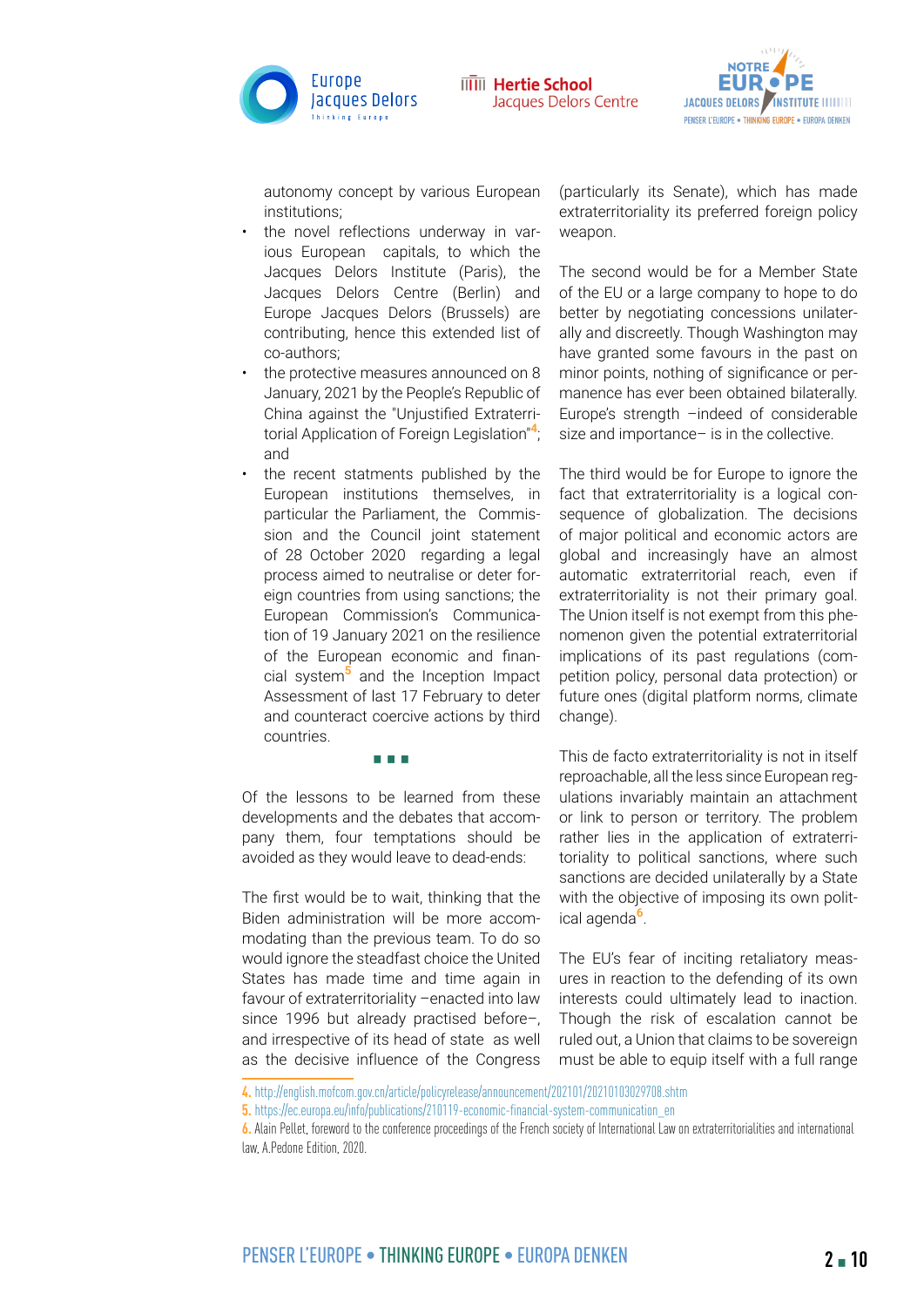



of rules and instruments –whether defensive or counter-offensive– and adapted to each individual case. Europe itself should not exclude extraterritorial measures as long as they aim to protect the world's common interests and are in compliance with international law. Furthermore, the Union holds an obligation to protect its own citizens and companies from the coercive and damaging economic effects of extraterritoriality against which the individuals and companies are utterly powerless and defenceless.

Ultimately, the EU's objective today must be to protect itself from the effects of extraterritorial sanctions in advance by establishing deterrents while at the same time ensuring its capacity to respond with effective countermeasures if necessary.

#### ▪ ▪ ▪

The following are proposals intended to combat forms of extraterritoriality which are in violation of international law. They have been designed to respect both international and European law, and can be grouped into two categories.

The first relates to safeguards of a preventive nature to ensure the Union's resilience in the event of extraterritorial sanctions. Establishing such resilience relies on Europe's ability to capitalize on two of its own assets: taking better advantage of its strong internal market appeal to third-country operators, and simultaneously encouraging wider use of the euro to enable European businesses to break free from the clutches of the American dollar. To this effect, legal and financial instruments should be put in place to allow the EU and Member States to shield their companies from the effects of extraterritorial sanctions.

The measures included in this first category should be permanent in nature and form an integral part of the European Commission's common law anti-coercion toolkit. By virtue of their very existence, these

measures would serve as a deterrent while also allowing for political dialogue with the sanction-issuing country so as to prompt a withdrawal of its planned or indicated actions. The goal is to avoid a chain reaction of measures and counter-measures right at the outset of potential extraterritorial sanctions by displaying a clear political will not to let it happen, as well as open the way for negotiations.

The second category concerns measures of an individual nature that demonstrate a clear intention of retaliation and have a temporary scope. These countermeasures would come into play only when attempts at deterrence have failed and extraterritorial sanctions have been applied by a third country. It would then be a matter of responding –to the same extent and without delay– to sanctions that penalize European companies or nationals on purely political grounds. Such is the case concerning the demand of the US to halt the construction of the Nord Stream 2 gas pipeline in the Baltic Sea. Following the US sanctions that accompanied Donald Trump's exit from the JCPOA agreement on Iran, this unilateral decision and its impact on German and other European economic interests is indeed among the reasons for the new-found attention to the subject in Brussels.

The premise of the proposed retaliatory measures, which are individualized and of limited duration, is that they are calibrated to reflect the timeline of third-country extraterritorial sanctions. If the said country withdraws, so does Europe: to be retractable is the very definition of these retaliatory measures. Once again, the end goal is deterrence, not punishment.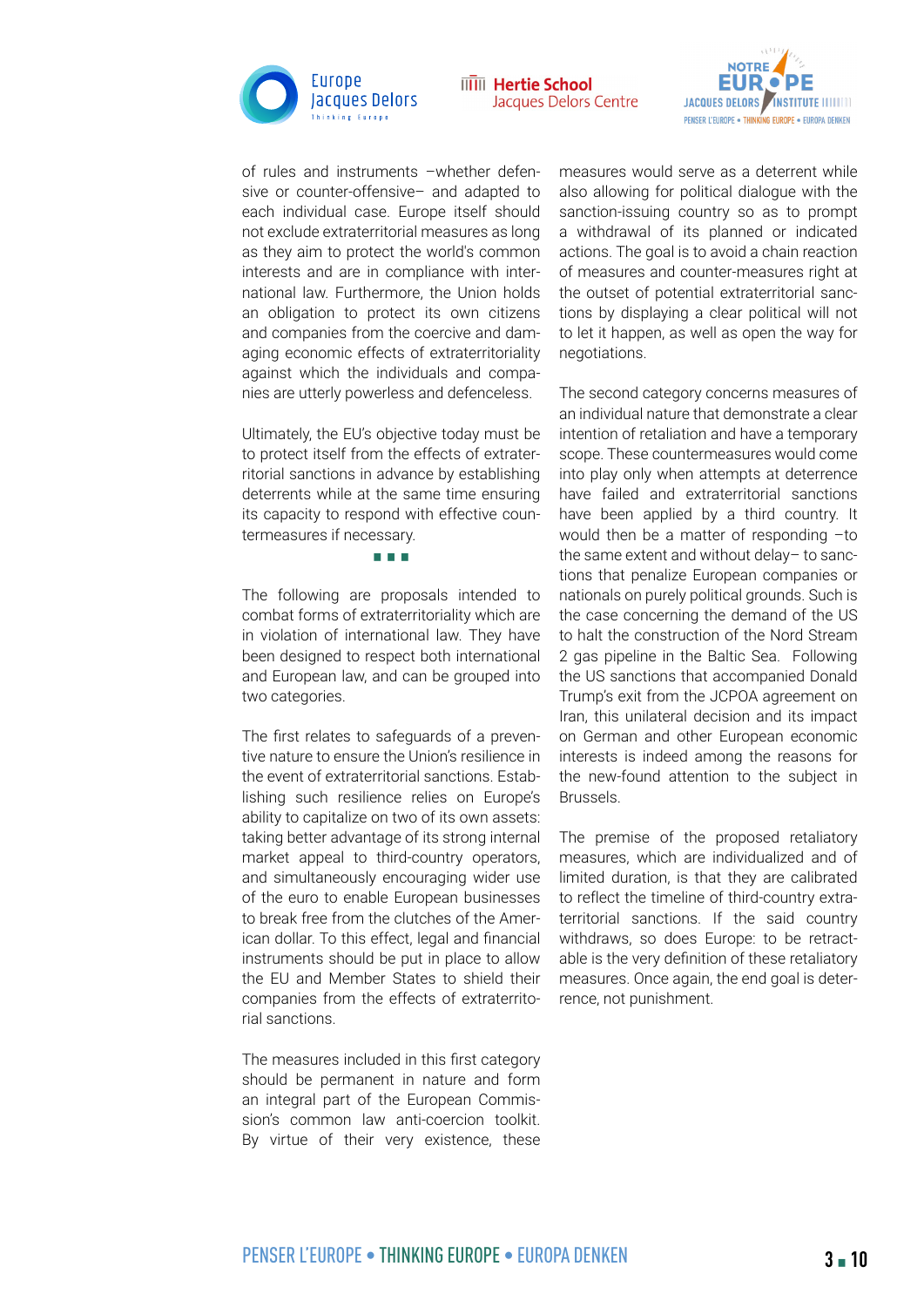



# **1** ▪ **General protection measures**

#### **Example 3 Assessing the losses of European companies**

The European Council on Foreign Relations (ECFR) has recently taken up this demand, which is increasingly voiced in political and business circles**7**.

The European Commission would arrange for an independent auditor, representing both national and European authorities/ companies, to quantify the losses linked to extraterritoriality. This would cover both the direct losses incurred by companies as a result of their withdrawal from a commercial agreement already in progress, as well as encompass the potential loss of earnings in the event of an obstructed investment, such as abandoned oil field exploration in Iran. These figures would be the basis to compensate European company losses.

This exercise is compatible with business secrecy as protected under the [EU Directive](https://eur-lex.europa.eu/legal-content/EN/TXT/HTML/?uri=CELEX:32016L0943&from=FR) [2016/943,](https://eur-lex.europa.eu/legal-content/EN/TXT/HTML/?uri=CELEX:32016L0943&from=FR) as the focus is on general figures aggregated at the EU level, and not on the specific situation of individual companies. In the event of individual compensations thereafter (see below), the company concerned would have to choose between these compensations and confidentiality.

#### ■ **Forging a financially independent Europe**

• When it comes to US sanctions, the dollar has been America's main asset in getting the upper hand. Currently, the dollar (USD) predominates both as a reserve and invoicing currency, while the role of the euro has gradually waned. This is a situation that the European Union has effectively accepted for a long time, having adopted a passive stance on the internationalization of the euro. The realignment of the euro/dollar equilibrium requires policy changes. In 2018, the Junker Commission had made proposals echoing the sentiments mentioned herein; in its Communication of 19 January, 2021, the von der Leyen Commission also expressed interest in giving the euro an international role and sketched proposals along these lines, announcing that new proposals will be released in the short term. Other countries in the world could also have an interest to uncouple from the dollar.

- Europe itself uses the euro as an invoicing currency for less than 50% of its imports, thus leaving considerable room for improvement**8**.
	- The work that needs to be done has already largely been identified: unify and deepen the separate European financial markets, which are only subject to Member State regulations and supervision by national authorities, and as a result of which remain fragmented; complete the banking union; ensure capacity for joint budgetary action in the euro area, in order to compete in size with US treasury bill issues; reinforce concentration among euro area countries in international forums hoping for a single voice at some point in the future; initiate cooperation with commodities markets to set reference prices in euros, which would apply to oil, gas, agricultural and mining products; do the same for aeronautics; take up the German proposal that aims to roll out a financial messaging system specific to Europe, which would provide services similar to those of SWIFT so as to avoid obstructions by American operators; and lastly, explore a retail payment solution common to all European consumers guaranteeing confidentiality and that rivals those offered

**<sup>7.</sup>** [Defending Europe's Economic Sovereignty: new ways to resist economic coercion](https://ecfr.eu/publication/defending_europe_economic_sovereignty_new_ways_to_resist_economic_coercion/). ECFR, 20 October 2020.

**<sup>8.</sup>** [A Priority For the Next European Commission: Internationalising the Euro](https://www.lefigaro.fr/vox/economie/une-priorite-pour-la-prochaine-commission-europeenne-internationaliser-l-euro-20190725). *Le Figaro*, 25 July 2019 (in French)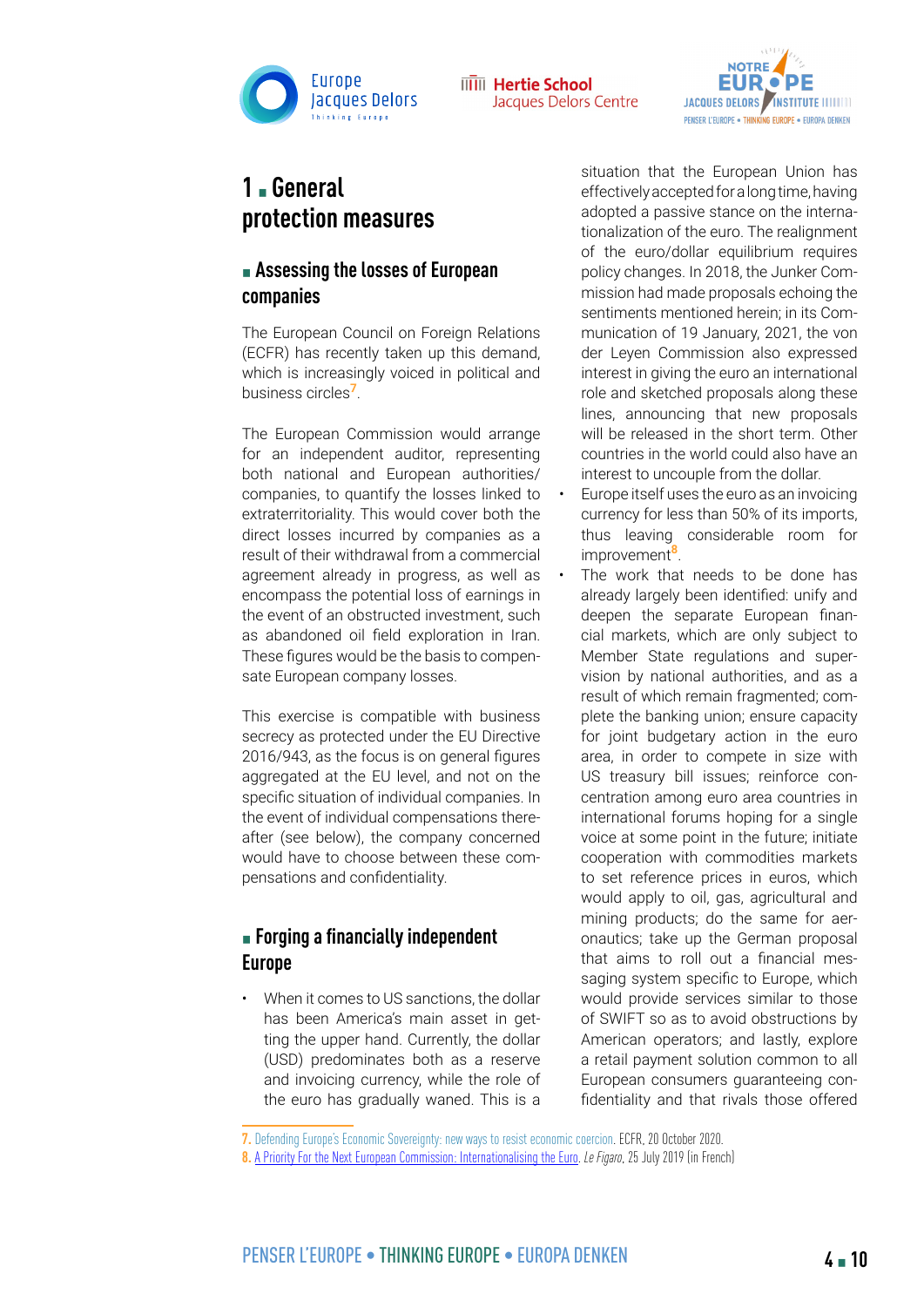



by American (Apple, Google) and Chinese companies.

These themes, which depend on a number of decision makers, vary greatly in technical –and political– difficulty. Even so, new solutions emerge where they are not always expected. Though having hesitated for too long, European banks –including the biggest among them– are now developing a common payment-clearing system for credit card payments within the Union, thus creating an alternative to the otherwise ubiquitous Visa and Mastercard. Likewise, the catastrophic impact of the COVID-19 crisis led the European Union to cross the Rubicon towards the principle of common European debt in July 2020, a momentous, unprecedented –and largely unexpected– decision. Keeping in mind that a condition for the international role of the euro is the issuing of debt by the European Commission on international financial markets.

## ▪ **Reversing the European Union's Blocking Statute [\(Council Regulation](https://eur-lex.europa.eu/legal-content/EN/TXT/?uri=CELEX:01996R2271-20140220)  [\(EC\) No 2271/96\)](https://eur-lex.europa.eu/legal-content/EN/TXT/?uri=CELEX:01996R2271-20140220)**

Originally designed to prevent the application of unlawful regulations on European territory and to protect European businesses, this blocking statute has largely proven ineffective. The European Commission itself seems to have recognized its limitations given that, in its Communication of 19 January 2021, it proposes further reflection on how to strengthen it and create a new instrument aimed to protect the European Union from 'coercive actions' by third countries.

In essence, the blocking statute puts European companies in double jeopardy. The EU prohibits companies from complying with US sanctions, which in turn puts them at risk for US penalties and exclusion from its markets.

It is thus suggested that the logic of the blocking statute be reversed by shifting the burden to the countries issuing the sanctions. By extension, this would involve prohibiting third countries from requesting any information related to sanctions from European companies. Under this new procedure, Member States would stand in for the companies targeted by extraterritorial sanctions. Such a fundamental change, the added advantage of which would be to reduce the risk of over-compliance, could be based on a number of specific legal provisions:

- using the French law known as the "Blocking Statute" No. 68-678 of 26 July 1968 as a model, to impose on all judicial or administrative authorities instructing or applying extraterritorial sanctions to solely use judicial cooperation channels for any information requested from EU companies. In the case of a direct request from the third country addressing the European company (as is currently the case for Nord Stream 2), the European company will require from its Member State to impose the above procedure. A more delicate situation will arise when the third country gets its information by indirect means: in that case, the company will require the subrogation of its Member State upon the notification of the sanction;
- Ensuring that the requesting foreign judicial authorities would have to guarantee procedural and material rights of the affected EU citizens and companies to be considered by EU authorities;
- Establishing minimum EU law standards for the protection of its companies and citizens may also derive from an interpretation of the case law of the Court of Justice of the European Union (CJEU) on UN Security Council sanctions, barring the Union from implementing foreign sanction regimes that contradict fundamental legal principles of EU law (case CJEU C-584/10P);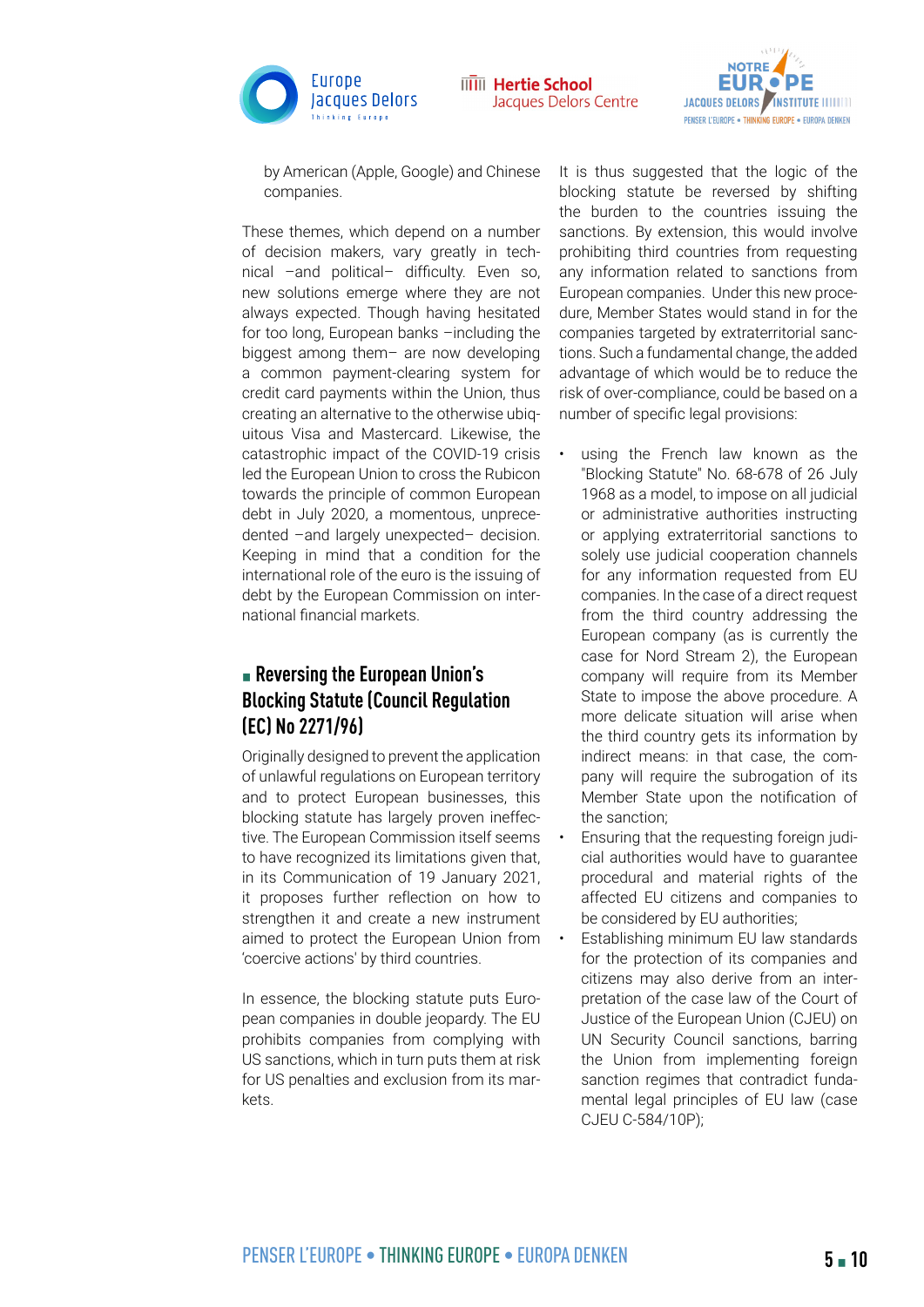



- tasking a service of the European Commission to centralise such requests for information in parallel so as to challenge their lawfulness and agree on a waiver;
- sanctioning any non-judicial entity requesting information from European companies that might serve as a basis for extraterritorial sanctions, regardless of the issuing country and territory concerned;
- in the event that a company is summoned before a foreign court, organizing the subrogation by the Member State and/or by the Commission's centralized service. In case of granted compensations, they will benefit the company;
- extending the scope of seizures currently covered by the Blocking Statute to include any action recognized as harmful by a Member State or third country court that is committed against a European individual or legal person by a third country –including foreign public actors. The proceeds would be channelled into the compensation fund as proposed below;
- as envisaged in the Commission Communication of 19 January 2021, forbiding any application of foreign court decisions related to sanctions on its territory.

Such provisions will have to be adapted based on the interpretation envisaged by the CJEU in reference to a question referred to it by a German court (case CJEU C-124/20). In this case, an Iranian bank argued that its German telecommunications provider was not entitled to terminate their contract in the absence of an explicit injunction from US authorities. If the Court were to require such an explicit prohibition, the Blocking Statute's theoretical strength will be reduced though it would make life easier for businesses which would be better protected.

## ▪ **A European Compensation Fund: freezing and seizing of selected assets**

The creation of a fund is recommended in order to compensate penalised European companies and individuals which would request compensation. Compensation should also be mandated for EU companies and individuals-including corporate officers and employees of EU companies-that find themselves in the direct scope of extraterritorial sanctions, such as being listed on the US List of Specially Designated Nationals and Blocked persons (SDN).

This compensation should be sufficient to give enough time for the new proposed Office (see below) to challenge the sanctions.

The fund would be managed by the European Commission and sustained by the seizure of foreign assets directly linked to the sanctions. Foreign State property which is not granted immunity would be included, for example aircraft or ships belonging to a para-public company or a company of which the State is a direct or indirect shareholder. More proceeds could be sourced from a compensation to be imposed on the European subsidiaries of the third country at the origin of sanctions and additional customs duties on its products.

Though seizures are already authorized by Article 6 of the 1996 Blocking Statute, the procedure needs to be both simplified and intensified as the Commission itself considers doing according to its Communication of 19 January 2021.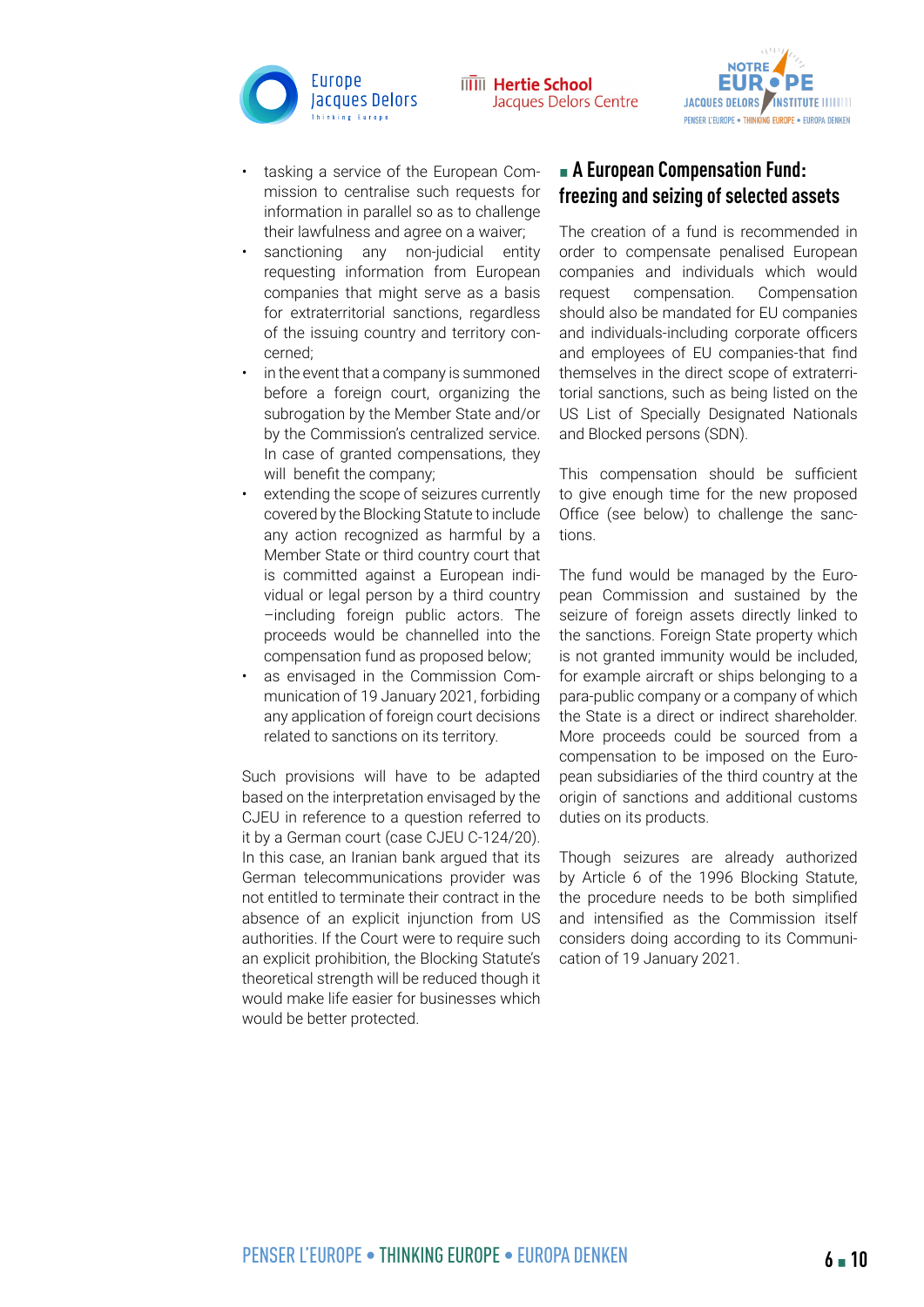



#### ■ A European Office of Foreign Assets **Control (OFAC)<sup>9</sup>**

One of the lessons to be learned from American sanctions is their perfect coordination by the Treasury Department, which disposes of cross-cutting powers. The Commission should establish a unified service, consisting of representatives from its various Directorates-General and the European External Action Service. It could also draw inspiration from the UK Office of Financial Sanctions Implementation.

Its functions would be multiple: monitoring and information on all sanctions; coordinated responses between the Commission's services, Member States and affected companies and individuals; development of negotiation instruments using all available levers, such as the control over foreign investments and competition rules; legal assistance, especially with regard to seizures, to support affected Union companies and individuals before foreign courts; legal aid in assessing the linkage and the lawfulness of any extraterritorial regulation; management of the above-mentioned compensation fund; implementation of the new Blocking Statute; standardization of rules governing sanctions decided by the Union.

As a minimum, the proposed European Office will become the focal point for any issue involving economic sovereignty; at a later stage, it could even become the strategist and decision maker of a centralized competence.

A first step has been taken with the recent creation of a Chief Trade Enforcement Officer within the Directorate-General for Trade. Responsible for monitoring the proper implementation of trade and investment agreements by the Union's partners and preventing any type of unfair competition, whether it be dumping or prohibited subsidies, it consolidates the powers of the

European Commission into a single entity, thereby ensuring efficiency. This newcomer will have a proper place within the European OFAC. The Commission took a step in this direction in its communication of 19 January, wherein it suggested that the spill-over effect of extraterritorial sanctions on the European subsidiaries of foreign companies should be taken into account when authorizing foreign investments.

#### ■ A European External Trade Bank

The failure of Instex to finance trade with Iran reveals how difficult it is to have a joint body financed with public funds. One of the reasons for its failure seems to be its above ground nature, which was deliberately designed to be disconnected from European commercial banks.

Some or all Member States could set up an ad hoc European Bank, an intergovernmental institution, which private banks would use for their clients. Though this Bank would have public law status in each Member State (thereby granting its immunity), it would be funded by commercial banks according to the needs of their clients.

The allocated loans would be decided and managed by the bank of the exporting customer, with the European Bank simply replacing the bank for transfers to the buyer's bank and repayment flows. In the event of non-payment by the buyer, the Bank would act as a collection agent on behalf of the creditor bank, just as in any other loan situation.

Commercial banks would have the advantage of having public protection to shield their involvement. The banks will easily justify the process to their clients.



**9.** [EU and US Sanctions: Which Sovereignty](https://institutdelors.eu/en/publications/leurope-face-aux-sanctions-americaines-quelle-souverainete/)? Jacques Delors Institute, Policy Paper N.232, 23 October 2018.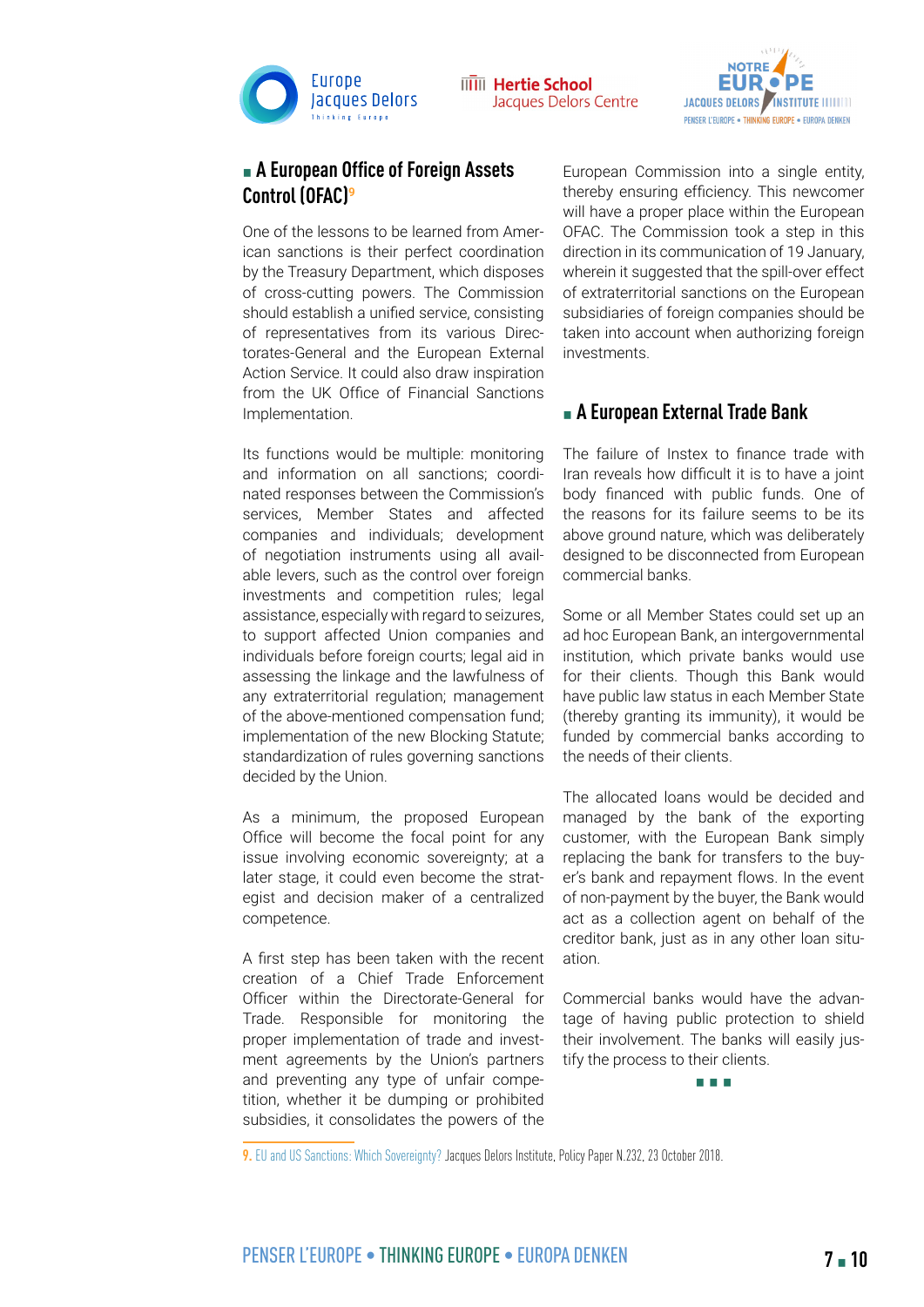



## **2** ▪ **Countermeasures**

#### **EXA** Making use of existing trade power

The European Union already has at its disposal an entire arsenal of classical trade measures authorised by Article XXI of the GATT as part of the National Security Exception. Their scope is broad: restrictions on market access (withdrawal of tariff concessions for goods, services, closures, suspension of intellectual property etc.), bans on public contract competition, import quota reductions etc.

The EU's recourse to GATT Article XXI's exception legal basis is symmetric to those the United States uses in its extraterritorial regulations, including OFAC sanctions, foreign investment controls by the Committee on Foreign Investment in the United States (CFIUS), or export controls by the Export Administration Regulations (EAR). In order to do so, the European Union would have to adopt a legal act transposing it into EU law.

According to the flexible two-stage procedure proposed below, the Union should be able to deploy these tools for immediate countermeasures in response to clearly identified and targeted extraterritorial sanctions. It goes without saying that these countermeasures would have the same duration as the sanctions they are challenging, and be in accordance with the principle of proportionality set out by the WTO and international law.

As a precursor, the European Union should consider an immediate complaint before the WTO concerning the Nord Stream 2 case, with the objective of replicating its successful approach against the 1996 Helms/ Burton and d'Amato/Kennedy legislations, which led to the negotiation of exceptions (waivers) with Washington.

## ▪ **Prohibiting entry into the EU of US decision makers responsible for extraterritorial sanctions that penalize European companies or individuals**

This measure would target officials responsible for deciding on extraterritorial sanctions, such as members of the US Congress who have made extraterritoriality their preferred weapon. A common European list would deprive these officials of entry visas. However civil servants responsible for executing political decisions would be spared. For those who might be concerned by such an infringement of individual freedoms and fear its rejection in the event of a judicial appeal, it should be remembered that the link between direct involvement and injury is a legitimate criterion in law. The EU would simply be mirroring US practice, which is for the United States to apprehend Europeans who fail to comply with American sanctions. The Union will entirely follow the European Court of Justice's templates regarding the sanctions.

#### ■ Prohibiting access to European Central **Bank and national central banks loan issues**.

As an additional requirement to the rules that European and foreign banks must follow in order to subscribe to its bond issues, the European Central Bank (ECB) could require that issue holders have financial links with all countries and financial institutions recognized by the ECB. Taking the French example of treasury securities specialists and the recent ousting of Morgan Stanley, national central banks could adopt the same system.

This means that European or American banks that have severed all ties with a country subject to EU-contested American sanctions would be deprived of EU market bond issues. By applying the law of their country, they would find themselves in a situ-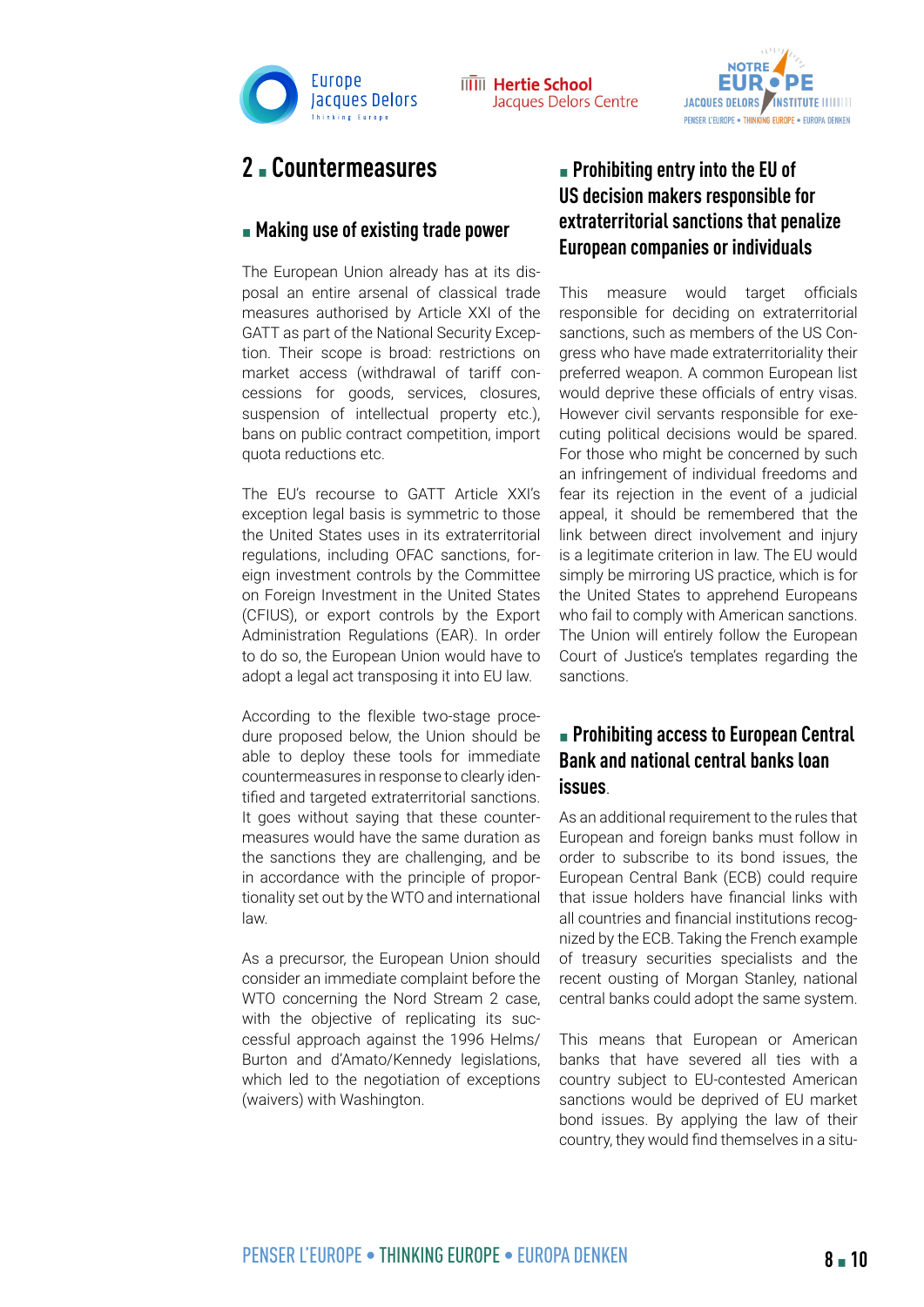



ation similar to that of European companies deprived of access to countries currently sanctioned as a consequence of US will.

#### **Example 2 Prohibiting participation in European and Member State calls for tender**

A mechanism modelled after the above would be used in public procurement. Companies registered in jurisdictions that have imposed extraterritorial laws and sanctions on Europe would be excluded from all European public procurement opportunities for as long as the extraterritorial sanctions are in force. This represents a retaliatory measure which -provided its proportionality- would not be contrary to WTO rules (Article XXI).

To add to its legal basis, the right to apply these suspensions and temporary withdrawal procedures to companies based in countries practising extraterritoriality could be introduced as part of the European regulation on international trade recently adopted on 10 February 2021 (Regulation No. 167/2021).

#### ▪ **Financial passports**

The right to carry out banking activities on European territory is subject to compliance with European legislation. Upon reaffirming the illegality of extraterritorial laws and sanctions in its rulebook, the EU could thereafter ask Member States to review the licenses granted to European and foreign banks. This would provide for the temporary suspension of financial passports upon implementation of American sanctions by a bank and for the same duration.

▪ ▪ ▪

In order for such countermeasures to become a reality, a flexible decision-making process, keeping delays to a minimum, and sticking to economic realities are critical elements. The process would consist of two stages:

- a general framework would be set by the Parliament and the Council, thereby establishing a permanent legal basis upon which the European Commission can act. This legal framework, in conformity with the Union's delegation rules, would define the principles and the framework of the situations subject to sanctions by the Commission, the proportionality of the sanctions to be applied, as well as their duration. Because this general policy would have been determined under calmer conditions, i.e., without a crisis or emergency situation, and without reference to a particular State or company case, it would become standard practice, making it easier to move on to the implementation stage;
- implementation would then be left directly to the Commission according to the tried and tested comitology procedure. In this context, the principle that only a qualified majority of States could prevent the Commission from acting would take effect.

▪ ▪ ▪

There are, of course, a number of complex institutional questions raised by these newly formulated proposals which this paper has only treated cursorily. Further investigation of these questions is thus warranted, including how to divide competences between the Union and Member States, and which authority should be charged with employing the various tools at the EU's disposal in response to third-country sanctions. Also to be defined are the margins of appreciation that the agreed-upon authority would be entrusted with, including the modalities of their implementation by European or national authorities in the 27 Member States.

The experience of European integration has thus far shown that institutional solutions eventually emerge when the political will to achieve a well-defined objective is widely